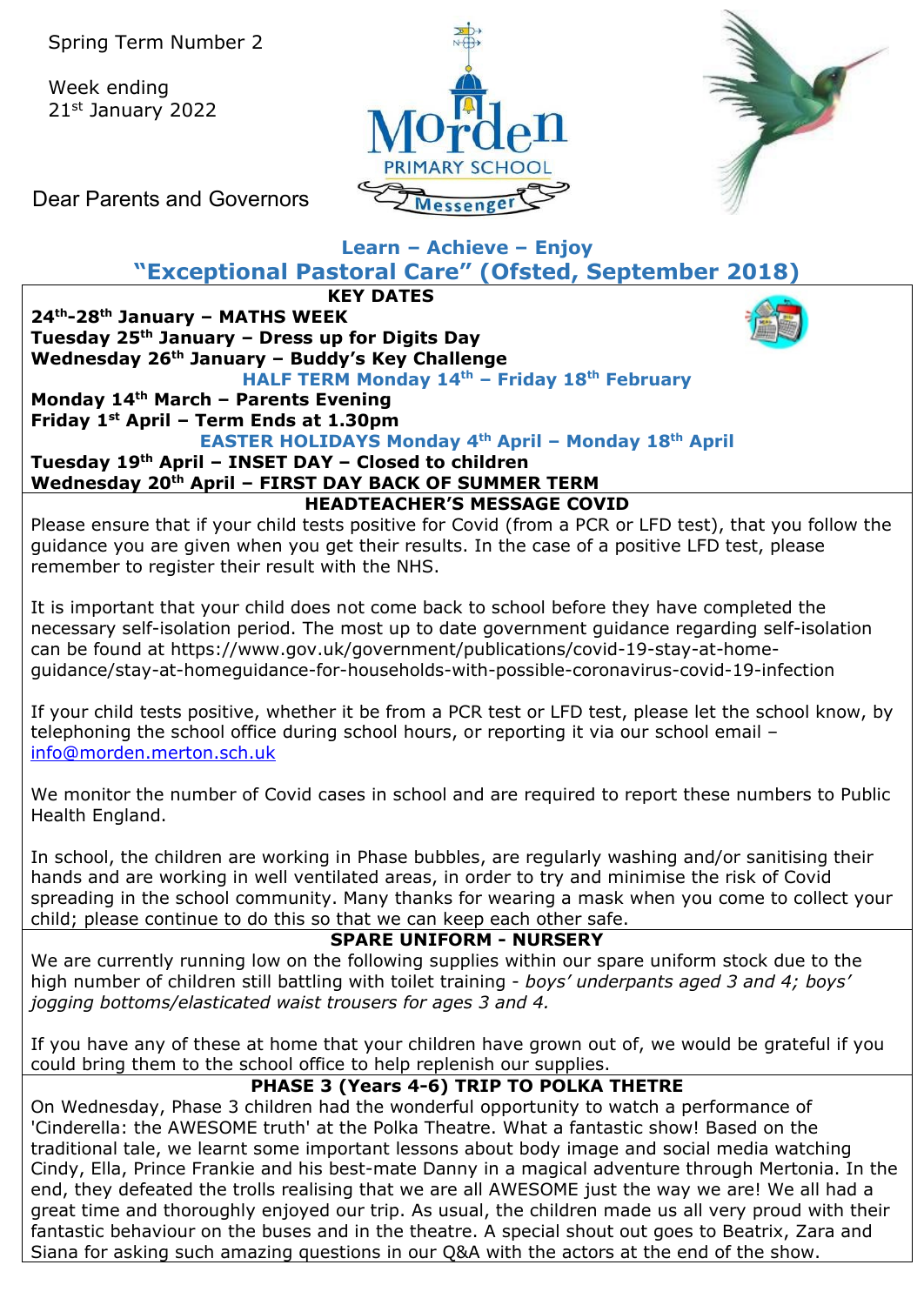# **LEARNERS OF THE WEEK**

Congratulations this week's Learners of the Week

#### w/e 21st January, Week 3

| <b>CLASS</b>  | <b>LEARNER OF THE WEEK</b> |                                                                                                                         | <b>HIGH 5 - VALUE WINNER</b> |                                                                                                                          |
|---------------|----------------------------|-------------------------------------------------------------------------------------------------------------------------|------------------------------|--------------------------------------------------------------------------------------------------------------------------|
|               | <b>NAMF</b>                | <b>REASON</b>                                                                                                           | <b>NAMF</b>                  | <b>REASON</b>                                                                                                            |
| Yellow        | Kyra                       | For listening well during lessons.                                                                                      | Mason                        | Teamwork - for working well within a team<br>in the construction area.                                                   |
| Red           | Mason                      | For his amazing model of a 17 <sup>th</sup> century<br>house.                                                           | Tommy                        | Challenge- always doing his best when<br>completing his writing.                                                         |
| Green         | Alicia                     | For consistently completing her home learning.<br>Well Done                                                             | Shakil                       | Resilience-when learning new sounds this<br>week.                                                                        |
| Blue          | Jaheim                     | For his hard work in improving his handwriting<br>- it is making such a difference.                                     | Matthew                      | Challenge - for enjoying a challenge in<br>maths!                                                                        |
| Purple        | Tyler                      | For creating a vibrant design in Art, linked to<br>the Artist Beatriz Milhazes.                                         | Hareni                       | Responsibility - for taking full<br>responsibility of her Home Learning tasks<br>and completing them to a high standard. |
| <b>Silver</b> | Bill                       | For amazing use of figurative language<br>in<br>Literacy this week.                                                     | Jayden                       | Challenge - for producing a detailed,<br>accurate and thorough bird sketch.                                              |
| Gold          | libran                     | For a very impressive Greek Myth - writing<br>with a great understanding of effective<br>vocabulary and great phrasing. | <b>Aarabi</b>                | Respect - in her contributions to our class<br>discussions about positive mindsets and<br>wellbeing.                     |

#### **ACTION FOR HAPPINESS – HAPPIER JANUARY**